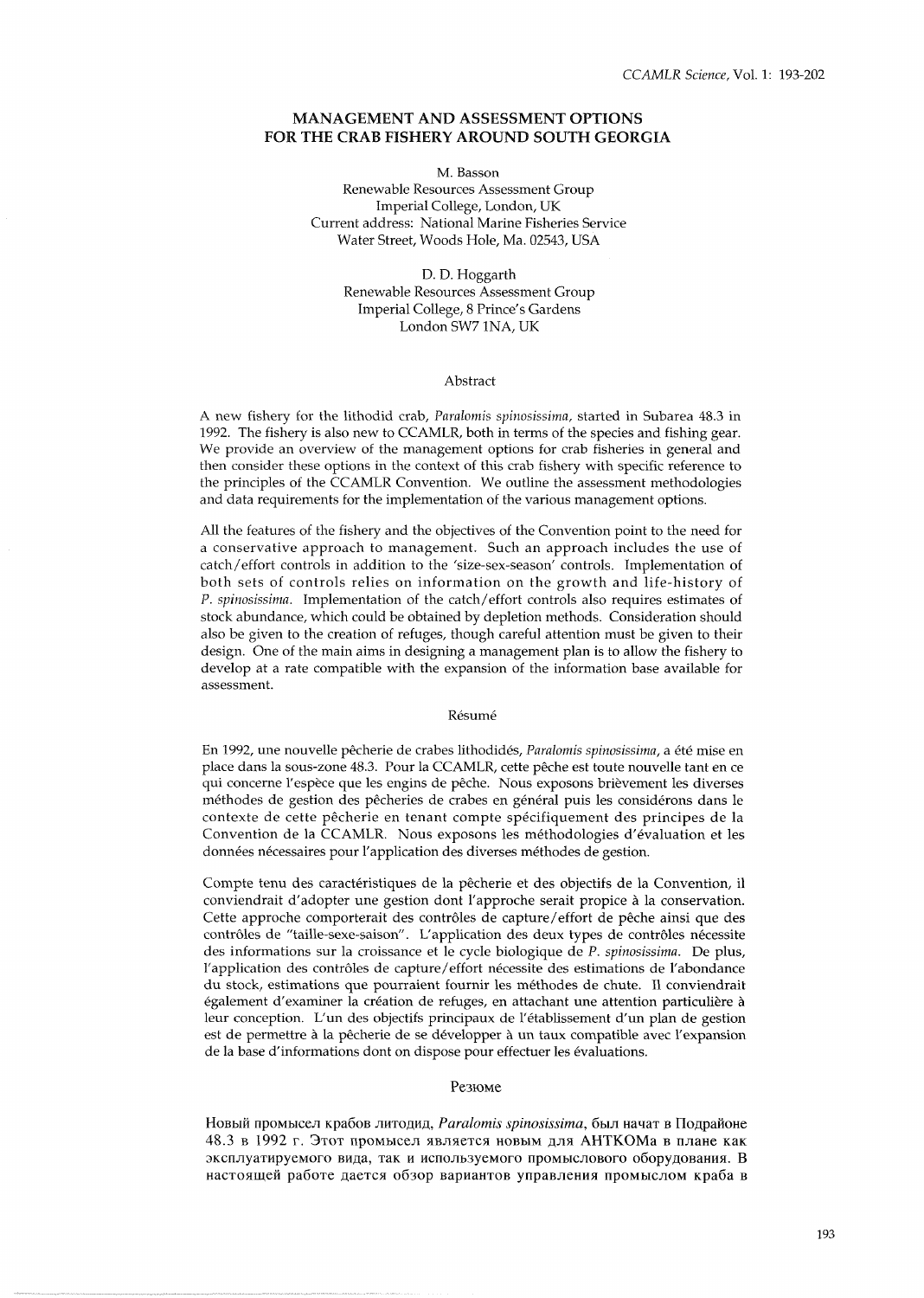общем, а затем эти варианты рассматриваются в контексте данного промысла краба с конкретной ссылкой на принципы Конвенции АНТКОМ. Описываются методологии оценок и требования к данным для внедрения различных вариантов управления.

Все аспекты данного промысла и цели Конвенции указывают на необходимость принять консервативный подход к управлению. Такой подход включает в себя КОНТРОЛЬ ЗА ВЫЛОВОМ/УСИЛИЕМ В ДОПОЛНЕНИЕ К КОНТРОЛЮ ТИПА "размер-половая принадлежность-сезон". Внедрение обоих видов контроля зависит от наличия информации по росту и жизненному циклу *P. spinosissima*. Внедрение контроля за выловом/усилием потребует оценок численности запаса, которые могут быть получены при помощи методов истощения. Также следует рассмотреть вопрос об установлении охраняемых участков, хотя их разработке следует уделить особое внимание. Одна из главных задач при разработке плана управления позволить промыслу развиваться в темпе, совместимом с расширением имеющейся для оценки информационной базы.

#### Resumen

En 1992 se inicio en la Subarea 48.3 una nueva pesqueria de la centolla litodida, Paralomis spinosissima. La pesquería es nueva también para la CCRVMA en cuanto a la especie y a los artes de pesca. Proporcionamos una reseña de las opciones de gestión para las pesquerias de centollas en general y luego examinamos estas opciones en el context0 de esta pesqueria en particular con especifica referencia a 10s principios de la Convención de la CCRVMA. Detallamos los métodos de evaluación y los datos necesarios para la puesta en marcha de diversas opciones de gestidn.

Las características de la pesquería y los objetivos de la Convención están orientados hacia un enfoque moderado de gestion. Tal enfoque comprende la utilization de controles de captura/esfuerzo además de los controles en cuanto a "talla-sexo-temporada". La implementaci6n de ambos controles depende de la informaci6n sobre el crecimiento y el ciclo biologico de P. *spinosissirna.* La implementacidn de 10s controles captura/esfuerzo tambien depende de 10s calculos de abundancia del stock, que se podrían obtener de los métodos de merma. Se deberá considerar ademas la creacion de santuarios, prestandose una minuciosa atenci6n a su diseño. Uno de los objetivos principales es el diseño de un plan de gestión que permita el desarrollo de la pesquería a un ritmo que sea compatible con la información básica disponible para su evaluación.

Keywords: management, crab fishery, *Paralornis spinosissima,* assessment methods, refuges, CCAMLR

## INTRODUCTION

In 1992 a fishery for the lithodid crab, *Paralomis spinosissirna,* was started by one fishing vessel in Subarea 48.3 (Otto and Macintosh, 1992). P. *spinosissirna* had not been targeted in the CCAMLR Convention Area before this fishing trip, so there are no time series of commercial or biological data. Apart from the data collected on the first fishing trip, there is very little general information about this particular species. The fishery is also new to CCAMLR in that it is the first crab fishery and the first trap fishery about which the CCAMLR Scientific Committee is required to provide advice to the Commission. In this paper, we aim to provide an overview of the management options for crab fisheries in general. We then consider these options in the context of the crab fishery in Subarea 48.3 with specific reference to

Article I1 of the CCAMLR Convention. In the final section, we consider the assessment methodologies and data requirements for the implementation of the various management options.

# GENERAL MANAGEMENT OPTIONS

Most lithodid crab fisheries are managed by at least a minimum of regulations known as the 'size-sex-season' approach. Such regulations are based on the following rationale (Otto, 1986):

## Males only:

Maximise recruitment potential of the female stock.

# Size limits:

Protect recruitment, by allowing males at least one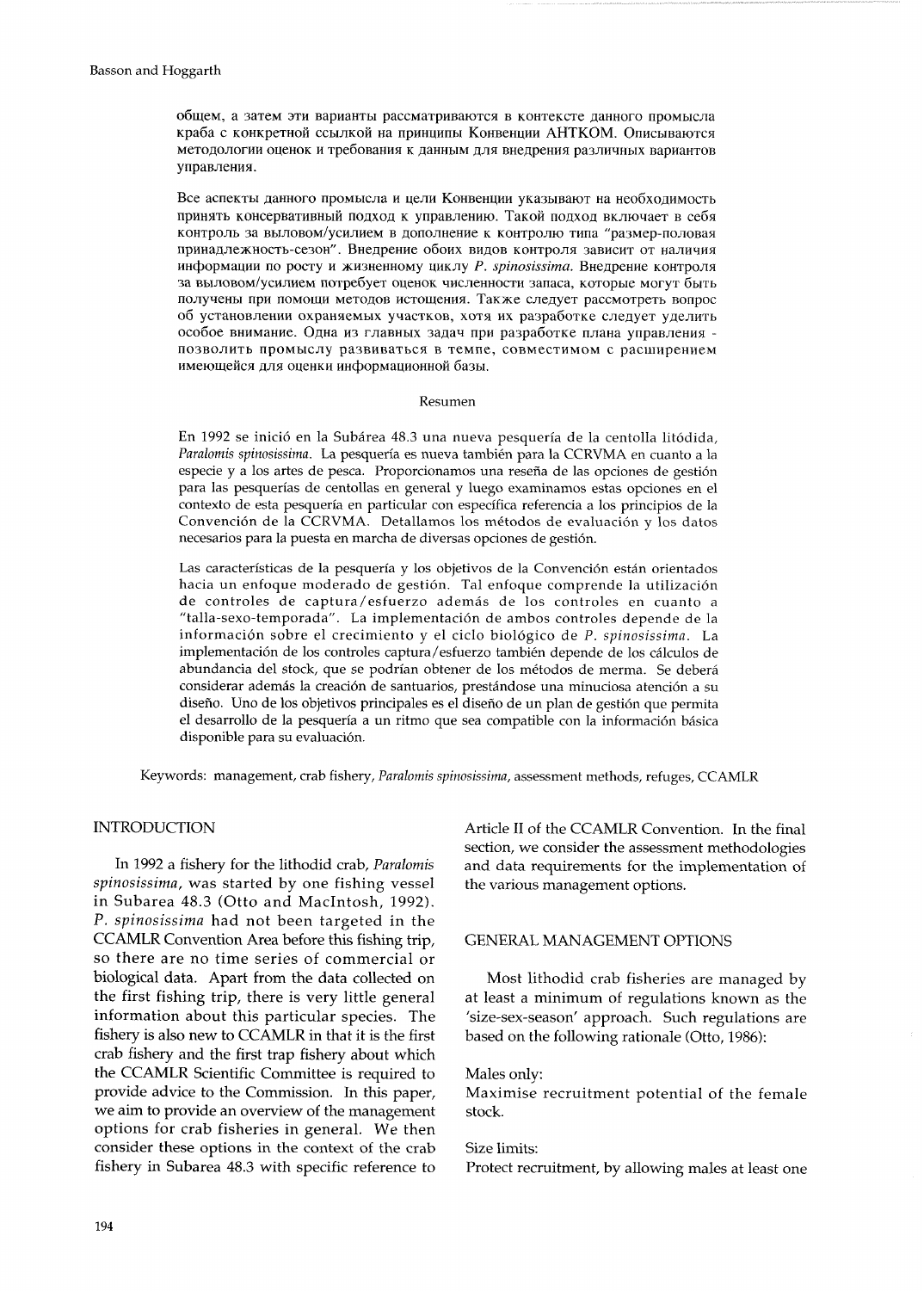'season' to contribute to reproduction before becoming vulnerable to capture. Maximise yield-per-recruit. (Base catch limit on the abundance of males of legal size and above.)

## Seasonal closures:

Protect recruitment, by avoiding disturbance during moulting and mating periods (in seasonal stocks, males moult in spring,  $~1$  month before females, facilitating mating between hard-shelled males and soft-shelled females). May also include the prohibition of the landing of soft-shelled crabs.

Such measures would in any case usually be adopted by industry to maintain product quality and maximise processing efficiency. Immature (small-clawed and short-legged) males and females give low meat yields per unit processing time. Soft, recently moulted crabs give poorer quality meat, soft and watery in texture, with far lower meat yields per unit fresh weight.

Many crustacean fisheries also have restrictions on destructive gears such as trawls or tangle nets, often limiting gear to pots only, so as to minimise the handling mortality of female and under-sized male crabs.

In addition to the above measures, the biological and economic stability of the larger, data-rich crab fisheries may be further managed by a range of catch and effort controls. Most crustacean stocks appear to have highly variable recruitment and fluctuate widely in abundance. Hence, for example, management of the Alaskan king crab is aimed at a target exploitation rate, defined as the ratio between the catch and the biomass of the exploitable part of the stock. The target for the Alaskan king crab is between 20 and 60% depending on whether present abundances of legal-sized and pre-recruit crabs are increasing, stable or decreasing (Otto, 1986). Quotas are set after predicting abundances by annual trawl surveys. Catches, catch-perunit-effort (CPUEs), sizes and moulting of crabs are monitored in real time, and the fishery may be closed before the nominal end-of-season, either when the quota is reached or for other biological reasons. Exclusive area licenses and pot limits have also been imposed to protect local fleets and restrict total fishing effort.

Another management tool which can be used in combination with those discussed above is fishery refuges (or refugia). Refuges have been used as a management tool with a variety

of species, including lobsters in Florida (e.g., Davis and Dodrill, 1989) and New Zealand (Cole *et* al., 1990) and crabs in Japan (Yamasaki and Kuwahara, 1990). In many cases refuges are established with a view to remedying over-exploitation problems and rebuilding stocks (e.g., Tegner, 1993). However, fishery refuges can potentially enhance fishery yields by increasing abundance, mean individual size, reproductive output and recruitment. A refuge can provide a useful experimental control area against which the effects of harvesting in other areas can be measured. Biological data from refuges can, for example, be used to estimate life-history parameters for an unexploited population. For example, Johnston and Bergh (1993) estimate survivorship for the South African rock lobster, Jasus lalandii, using data from a lobster sanctuary established in 1963. Whether the population in a refuge is really unexploited or not will clearly depend on the migration/dispersal patterns within the stock. If the animals are highly migratory, the stock structure in the refuge could actually be quite similar to that outside.

The main difficulty of implementing this approach lies in determining the appropriate size, number and locations of refuges to ensure their efficacy. This is discussed here under the heading 'Refuges'.

# MANAGEMENT OPTIONS IN THE CONTEXT OF CCAMLR AND THIS PARTICULAR CRAB FISHERY

## The CCAMLR Convention

It is necessary to view the management options for the crab fishery around South Georgia together with the requirements of Article I1 of the CCAMLR Convention. The objectives in sub-paragraph 3 of Article I1 may be paraphrased as follows:

- (i) to prevent a decrease in the abundance of the harvested population to below the level that would give greatest net annual increment and stable recruitment;
- (ii) to maintain ecological relationships between harvested, dependent and related populations; and
- (iii) to prevent changes or to minimise the risk of changes in the marine ecosystem that are not potentially reversible over two or three decades.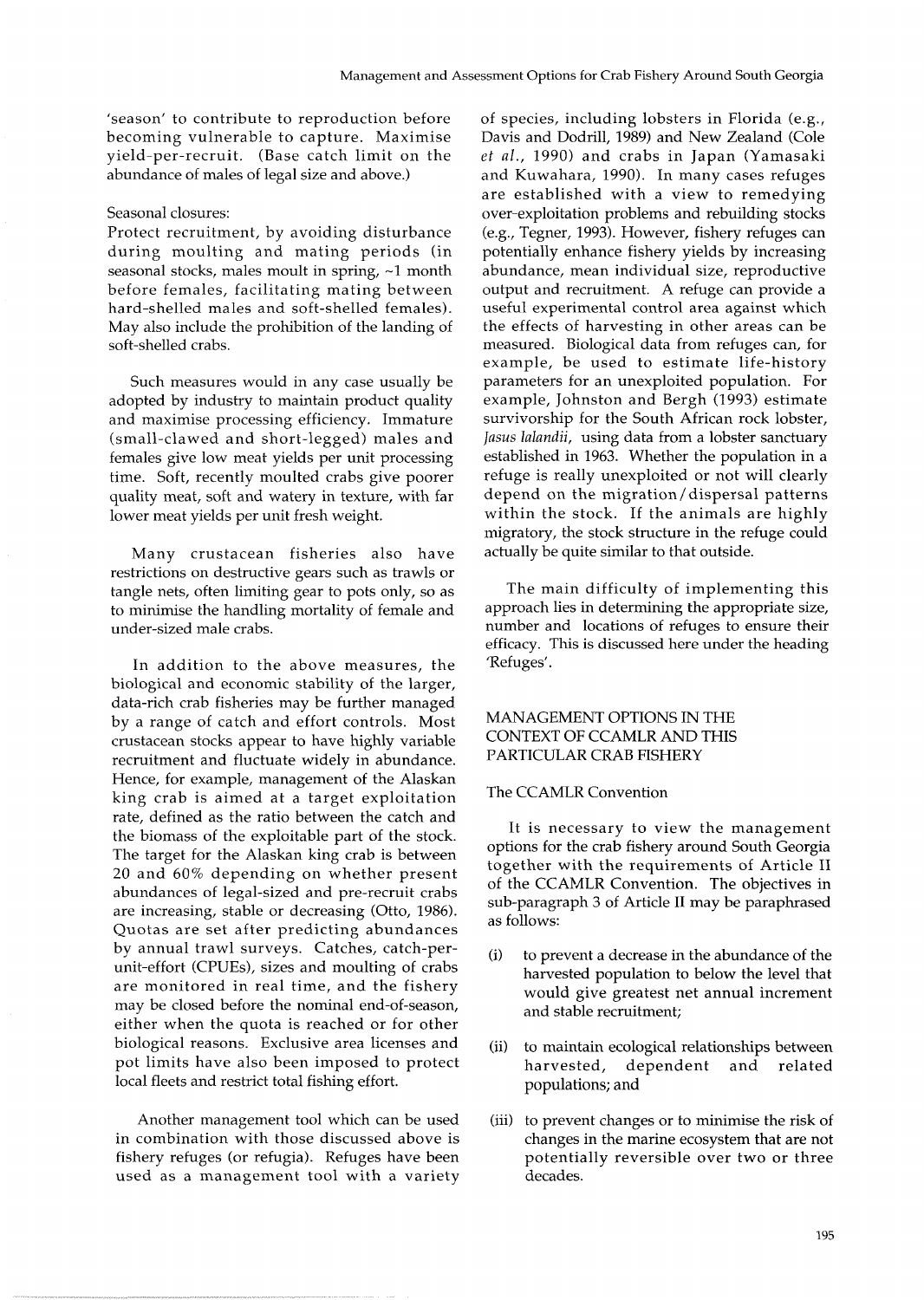Practical problems regarding the interpretation of these objectives have been highlighted (e.g., Basson and Beddington, 1991) and there is clearly a need to relate these objectives to particular, measurable quantities, to allow monitoring and ensure that the objectives are met. The first task is, however, to ensure that the objectives are addressed by the management options in one way or another.

The first objective would be addressed by preventing the spawning stock from declining to unacceptably low levels, though what is unacceptably low has of course not yet been defined, and the level which gives the greatest net annual increment is unknown. All three aspects of 'size-sex-season' management are aimed at achieving this objective. Refuges could also play an important part in protecting the spawning stock and recruitment.

As far as the second objective is concerned, it is fair to say that crabs play a much less important role in the ecosystem than does, for example, krill. This implies that the ecosystem approach is not quite as crucial as in the case of krill, and a single-species approach would not be unreasonable, at least at the start. It is, however, still important that at this early stage the dependent and related species are at least identified. This matter also raises the question whether the parasite, B. *callosus,* should be considered as a dependent species or a nuisance! The establishment of refuges should contribute to the maintenance of ecological relationships.

The third objective can partly be addressed by limiting catch and/or effort to ensure that the fishery does not develop at a rate that is incompatible with (i.e., much faster than) our ability to assess the stock and obtain the necessary information about the stock dynamics. Refuges may well improve the chance of reversibility of, for example, a stock decline or ecosystem changes in areas where crabs are harvested. The third objective also suggests that taking a cautious and conservative approach to management would be appropriate and in the spirit of the Convention.

The main characteristic of this particular crab than 48.3. fishery is that it is a new fishery for which data from only a single fishing season are available. In terms of management, this is clearly a Furthermore, this particular species is not fished question of 'stock structure'. The general elsewhere, so biological information is also principles of management are likely to be

limited. It is also fair to assume that the initial phase of the fishery exploited the accumulated, previously unexploited stock.

The second important characteristic of this particular crab fishery is the relatively high prevalence of rhizocephalan parasitism which renders infected males and females sterile. This is discussed in full in Basson (1994). At this stage it is sufficient to note that even in the absence of a harvest, a non-zero prevalence of rhizocephalan parasites may imply that the spawning stock is already below the level that would be associated with no parasitism. The way in which this affects recruitment is of course dependent on the relationship between stock and recruitment, which is unknown.

These characteristics suggest that a conservative approach to management is appropriate and highlight the need for catch/effort controls in addition to the 'size-sexseason' management approach. It is important to avoid a situation where the growth of the fishery outpaces improvements in our ability to assess and manage the stock. There are many advantages in adopting effort rather than catch controls and this has been recognised by CCAMLR (e.g., SC-CAMLR, 1993a). Effort controls are subject to fewer sources of error than catch controls and are particularly appropriate when stock size fluctuates widely. In this fishery there is a high likelihood of mortality of discarded animals. The total landings would only reflect mortality as regards retained animals. The effort can be related to the total mortality provided that estimates of total catch-per-trap, including discards, are available for some sets.

There is a further question. The conservation measure with respect to the crab fishery (Conservation Measure 60/XI) currently applies to the whole of Statistical Area 48. This may not be appropriate. For example, the current size limit is based on information from South Georgia and Shag Rocks, but the conservation measure implies that if fishing for crabs is conducted anywhere else in Statistical Area 48 (e.g., around the South Orkney or South Sandwich Islands) the The Fishery for P. *spinosissima* in CCAMLR same size limit will apply. The catch and effort Statistical Area 48 (or Subarea 48.3?) regulation also implies that the total catch may (in theory) be taken from some subarea other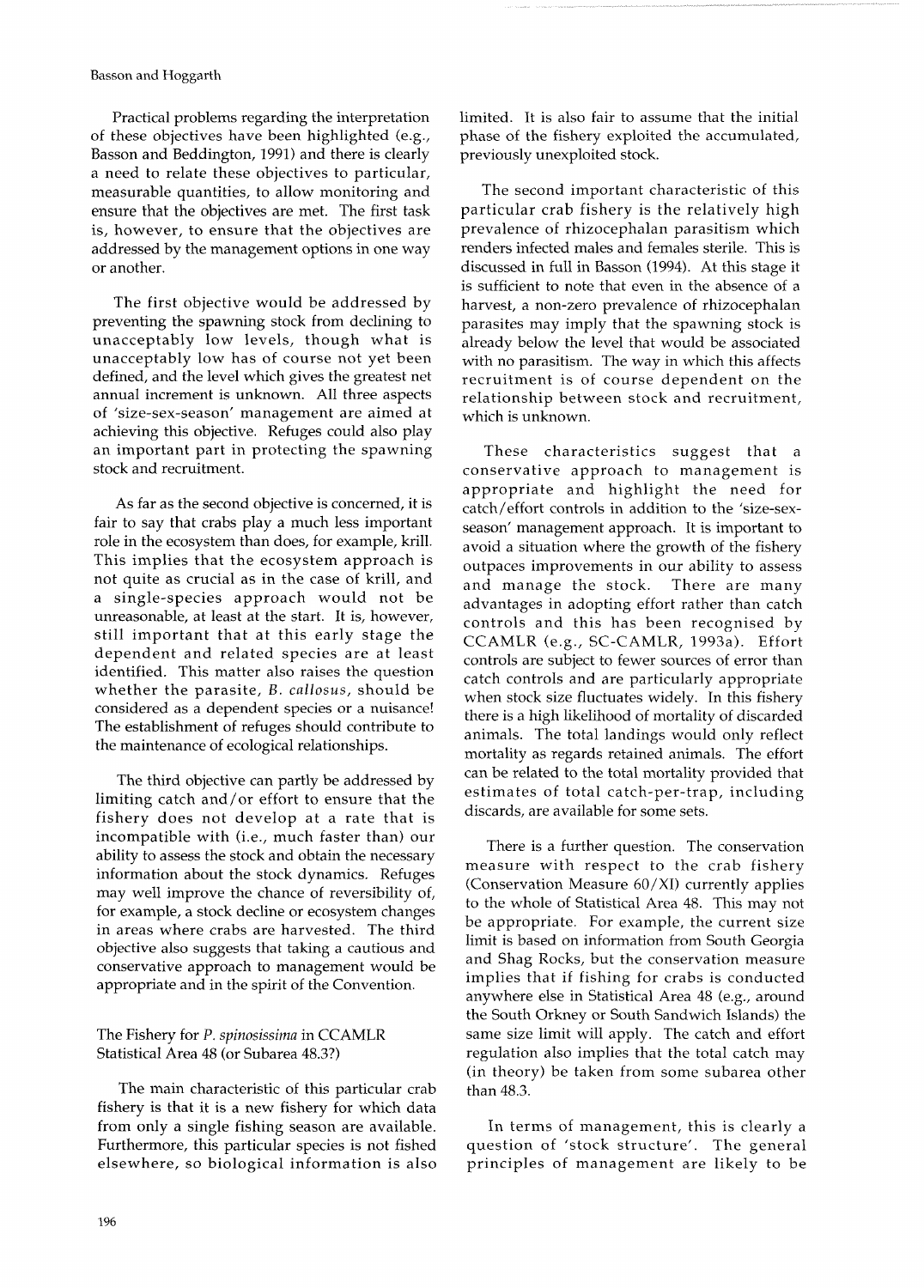identical, irrespective of stock structure or area involved, but the details may well differ. Answers to such questions are never easily found, and the most sensible approach is to ask what the options are, and which ones are more conservative and robust to errors in our assumptions.

A conservative approach would be to manage each 'concentration' or local population as if it were a stock. It is, however, important to consider the possible recruitment mechanisms: for example, are the larvae free-swimming and do larvae from a local population contribute to recruitment to that population alone or to recruitment to all local populations? If local populations are relatively closed, then overfishing of one is unlikely to seriously affect the other populations. If local populations are open (at least at one stage in the life cycle) then overfishing of one could seriously affect the other local populations.

## Summary

It would be sensible and in the spirit of the Convention to adopt a management strategy based on the 'size-sex-' and (possibly) 'season' approach. It would also be desirable to restrict or ban the use of destructive gear and introduce mesh regulations to limit the number of small/female crabs that are captured and hence minimise extra mortality regarding these categories. The specific details of the management approach should, however, take into account the possible effects of mesh changes on the harvesting of animals bearing rhizocephalan parasites (see 'The 'Size-Sex-Season' Approach').

In addition to the 'size-sex-season' approach, it is essential to use some form of catch/effort control. There are many justifications for such a conservative approach. First, there is a shortage of data and biological information. Second, recruitment may be highly variable and the abundance of legal-sized males may therefore also fluctuate wildly (see 'General Management Options'). Third, initial catches of the unexploited stock are likely to be far higher than sustainable long term catches. Fourth, it is crucial to avoid a situation where the fishery expands at a rate which is incompatible with our ability to assess, monitor and manage the stock. In the light of the effect of rhizocephalan parasitism on the spawning stock, it is even more crucial that the 'size-sex-season' approach is supplemented by a control on catch and/or effort.

The establishment of refuges would address all three objectives set out in Article I1 of the Convention (see 'The CCAMLR Convention') and could enhance the yield from the fishery. Refuges are also invaluable as experimental control areas and areas for scientific research on the dynamics and life-history parameters of an unexploited population.

# ASSESSMENT METHOD AND DATA REQUIREMENTS

The implementation of any management approach is dependent on the availability of basic information about the stock that is being harvested. One of the main features of the P. *spinosissima* fishery is the shortage of data, mainly because the fishery has so far only operated in one season. Some parameters (e.g., size at sexual maturity) can be estimated from relatively limited data and revised as more data become available. Other parameters or relationships (e.g., stock abundance or stock-recruitment relationships) are far more difficult to estimate from limited data, and may even be difficult to estimate from a large body of data! The 'size-sex-season' approach is relatively easy to implement whereas the catch/effort approach requires estimates of abundance and productivity and is therefore more difficult to implement. Determining the appropriate number, size and location of refuges is probably the most data-intensive and challenging of the three approaches. The following three sub-sections deal with each approach in turn.

A general comment that applies to all three approaches is that the methods underlying the management approaches should be revised and improved as more data become available. Some of the methods outlined below are specifically aimed at the problem of a shortage of data at this early stage in the fishery and may become less appropriate as more data are collected.

## The 'Size-Sex-Season' Approach

The 'sex' aspect of this management approach is very simple to implement because males and females are easily distinguished. The 'size' aspect requires an estimate of size at sexual maturity, for males. Basic morphometric data, including carapace length, width and, most important, chela height are needed to do this.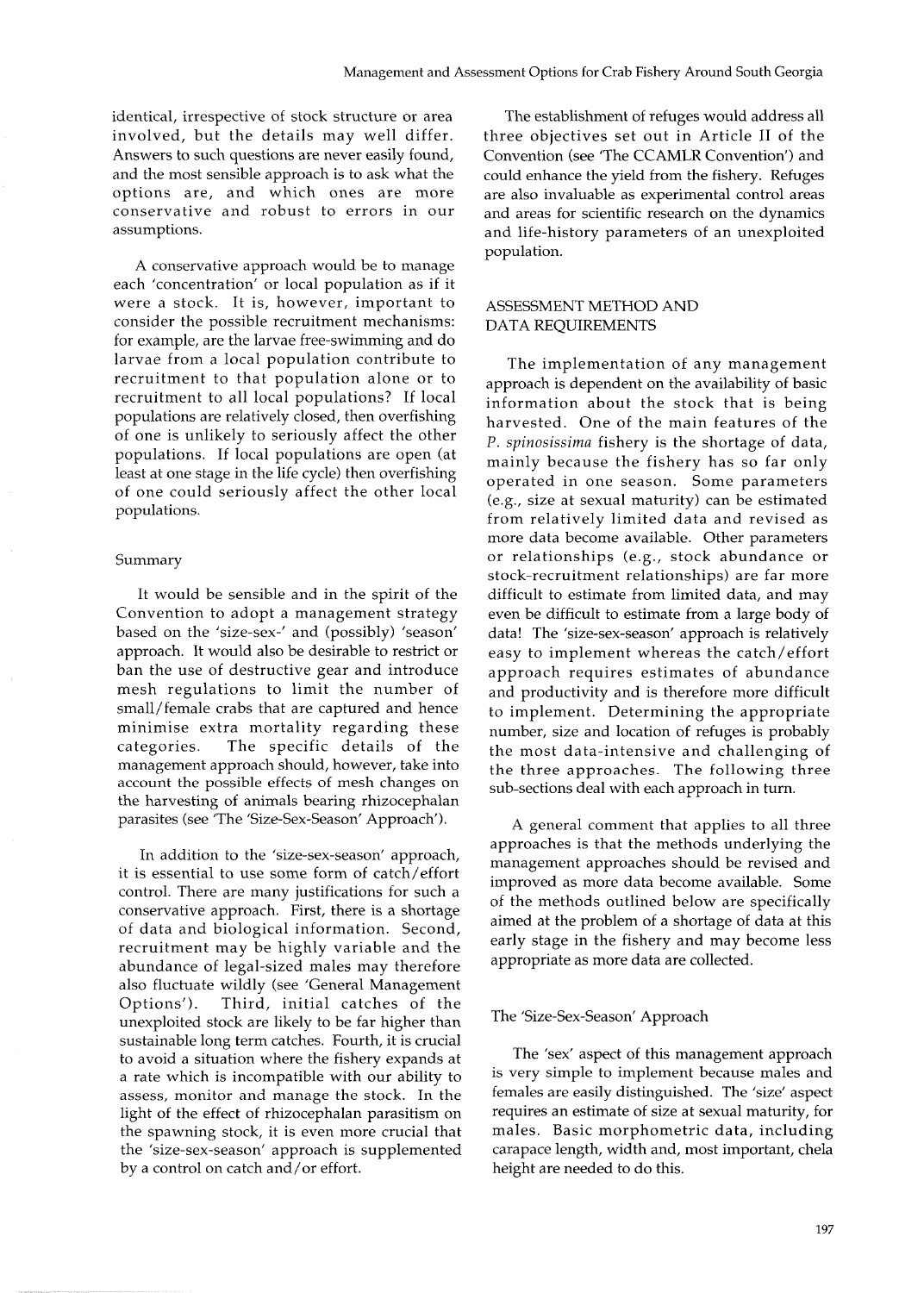Otto and MacIntosh (1992) have used the standard method for determination of size at male maturity, and made sensible assumptions regarding growth rates and reproductive activity. However, the chelae allometry method estimates size at 'morphological maturity' which may be considerably less than size at 'functional maturity'. For certain lithodid species, including P. *spinosissima,* the estimated 'size-at-maturity' is the size at which the chelae *start* growing at a faster, adult rate (morphological maturity). It may then be some years or moults before the claws of such crabs are sufficiently developed to hold female crabs in a mating embrace or to defend them from other intending males or predators and thus contribute successfully to the next generation (functional maturity). precautionary approach should thus acknowledge the possibility that breeding success may not be guaranteed by a size limit determined by this method. Although the size at morphological maturity could also be above the size at functional maturity, an error of this kind would be conservative. Animals that are functionally mature would (incorrectly) be assumed immature and this would imply under-estimation of the breeding population.

The application of closed seasons to protect breeding activities requires a basic knowledge of the life history of the species. Information on the timing of moulting and mating are of particular relevance. This kind of information is also of relevance to decisions about appropriate levels of exploitation because it relates to the productivity of the stock.

As a deep water species, it is possible that P. *spinosissima* may be a non-seasonal breeder, for which closures are inappropriate. From the information in Otto and MacIntosh (1992) however, it is also possible that P. *spinosissima*  reproduces biennially and the stock in July 1992 was approaching its normal winter state with certain females brooding uneyed eggs and others with eyed eggs. Such an understanding can only be gained from at least one year's time series of fine scale, spatial and temporal information on the moulting and reproductive stages of both males and females.

Regulations to limit the use of destructive gear and mesh regulations for pots are mainly aimed at reducing the incidental capture of individuals that are of sub-legal size. This should reduce the incidental mortality. As noted by Otto and MacIntosh (1992), this should be enforced in the waters around South Georgia, and consideration should also be given to an extra restriction on mesh size (larger than at present) to minimise the capture of small/female crabs.

An increase in mesh size is also likely to reduce the number of infected animals that are captured, since most infected crabs are smaller than legal-sized crabs. An increase in mesh size may therefore not be desirable if the aim is to harvest or destroy infected animals (Basson, 1994).

# Catch and Effort Control

Implementation of the catch/effort approach requires estimates of abundance and productivity. The question is how to obtain estimates of these quantities, particularly in this case where data are limited.

One approach is to look at similar species for which more information is available. Any prediction of catches from those observed in other stocks is obviously dependent on the stocks used for the comparison, so it is wise to look at more than one related species. Otto and MacIntosh (1992) compare P, *spinosissima* to the golden or brown king crab, *Lithodes aequispina,* and suggest that the potential yields of these two species may be similar. P. *spinosissima* (maximum size -125 mm) is a far smaller crab than L. *aequispina.*  The potential yield of P. *spinosissima* should then be lower than that of L. *aequispina* because crabs large enough to process will moult less frequently than equivalent-sized L. *aequispina,* being nearer to their asymptotic size. In addition to this size effect, P. *spinosissima* may also of course be less abundant than L. *aequispina.* If the comparison is instead made with the stone crab, L. *murrayi,*  which is more similar in size, the potential of the South Georgia fishery is far less certain. Off the coast of Namibia, L. *murrayi,* is found over at least 300 n miles of the continental shelf, from  $22^{\circ}$  to 27°S and between 500 and 700 m, at the lower end of the depth range of P. *spinosissima.* In 1979, a single fishing vessel reduced the CPUE of the stock from 3.4 to 0.4 kg/pot in only six months fishing, at which point fishing ceased (Melville-Smith, 1982). Catch rates of L. *murrayi*  around the Crozet Islands are also insufficient to support commercial fishing (Miquel *et al.*, 1985). In the northern hemisphere, the deep-sea king crab, L. *couesi,* is found in small numbers on the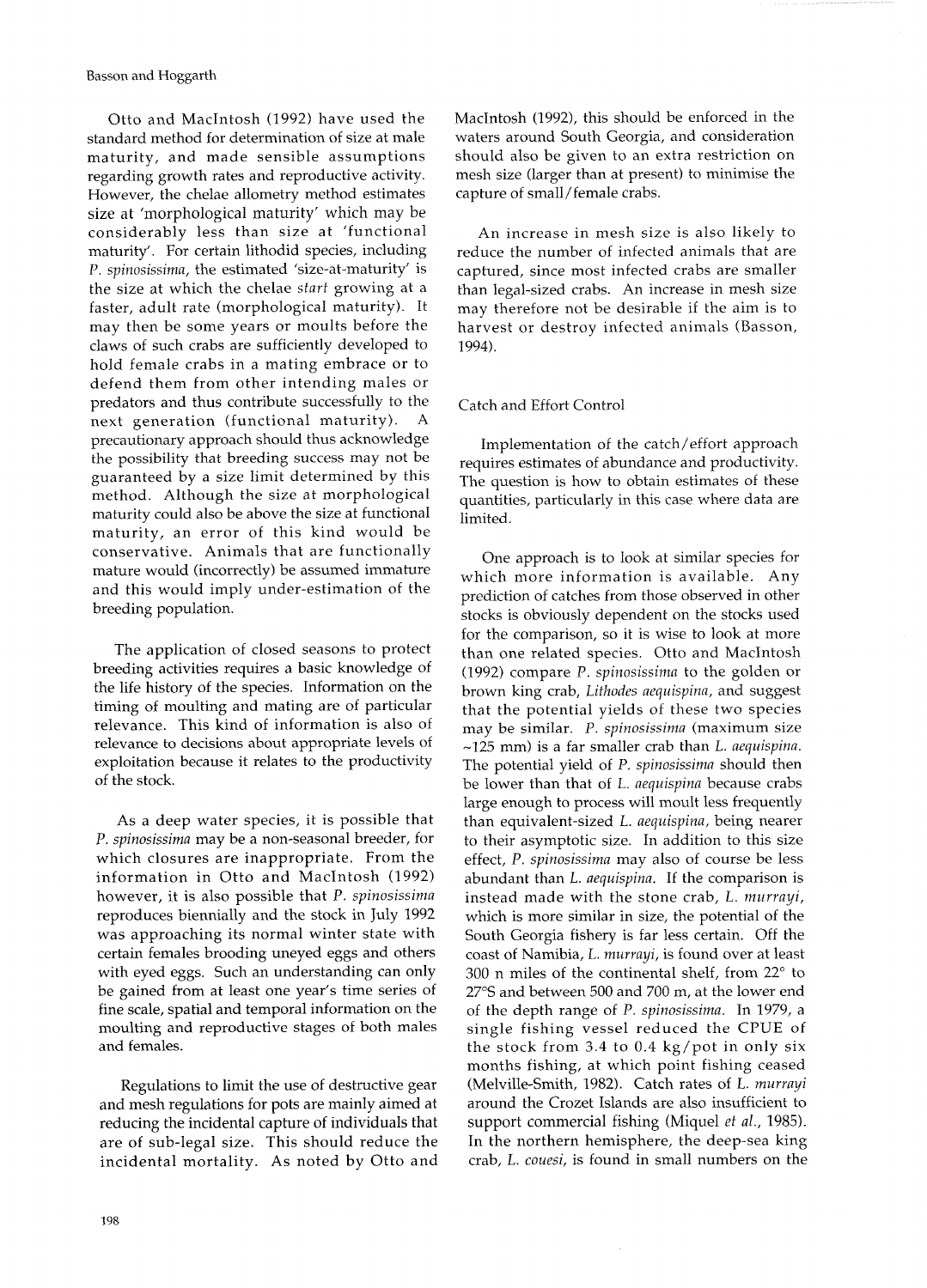continental shelf and seamounts from 384 to 1 125 m in the Gulf of Alaska (Somerton, 1981) but, unlike L. aequispina, is not known to support any commercial fishery.

Sustainable annual catches may also be estimated from abundances and growth/mortality rates by such methods as those used by Beddington and Cooke, 1983. Growth/mortality parameters may be assessed by tagging methods, but only at considerable observer cost. From the available data, useful information on growth could be gained from size-specific moult frequencies. In general, moult frequency is more variable between crab species than the percentage moult increment and is thus the major determinant of growth rates. It is likely to decline to once every two to three years in the largest, most exploitable animals. The size at which moulting occurs less than once a year can often be simply estimated and gives a useful measure of the turnover of the stock. It is unlikely that moulting of adults is annual in such a deep-sea crab, and the potential yearly catches must then be only a small fraction of the initial, unexploited biomass (probably not more than 10%).

Knowledge of stock size is relevant to two aspects of management. First, when combined with information on growth and productivity, it provides some indication of appropriate levels of harvest. Second, it is essential in determining whether the objectives of the Convention are being met. There are of course various methods for stock assessment, some of which are more data-intensive than others, and some of which are more appropriate for crab populations than others (e.g., Caddy, 1986).

One of the ad koc methods that was used at the 1992 meeting of the CCAMLR Working Group on Fish Stock Assessment (SC-CAMLR, 1993b) to obtain preliminary 'guideline' estimates of stock size involved the calculation of an effective pot fishing area. This is fraught with difficulty. Such areas are not simply related to the distance between pots but depend on the water currents, the substrates, the baits used and the detection abilities of the animals. In such deep water scavengers, food detection is likely to be highly developed, and there are clearly strong possibilities of overestimating abundance by such methods. Some of these potential biases were recognised by the Working Group (e.g., SC-CAMLR, 1993b - paragraph 6.16).

As an alternative, estimating abundances (and managing exploitation rates) by depletion methods should be possible for this stock. Leslie estimates of abundance have been successfully fitted for both large and small crab fisheries (e.g., Otto, 1986; Elner and Bailey, 1986; Campodónico et al., 1983; Hoggarth, 1991). For this purpose, however, information must be available both on spatial distribution of fishing effort throughout the season and on the distribution of life history cycles over time. First, fishing effort data will enable local stock depletions to be discriminated from the overall reduction of the stock. Second, life history data will be necessary both to explain changes in observed abundances caused by seasonal migrations rather than fishing and to predict changes in catchability associated with seasonal moulting activity. Also, improvements in catch and fishing effort data will be needed, particularly with regard to the size distribution of daily catches and the soak-times of different strings. Data on as fine a spatial and temporal scale as possible are essential because of the size and heterogeneous nature of the terrain. Only after investigation of data at the finest scale can one determine whether aggregation of data would be appropriate.

It is also possible to estimate abundance from trawl surveys. This is a costly exercise, and in this particular case it seems unlikely that management could rely on a regular (annual) trawl survey, at least at this stage.

The bottom trawl survey by the Falklands *Protector* in January *1992* was mainly aimed at finfish, but some anomuran crabs, mainly P. spinosissima, were caught in the trawls. It is therefore theoretically possible to obtain standard swept area estimates of abundance. There would obviously be many caveats associated with such estimates. First, the type of gear used is not really appropriate for catching crabs, and this raises questions about catchability. Second, the area trawled only included depths up to 500 m whereas the fishery operated in the depth range 200 to 830 m (Otto and Macintosh, 1992). Both these factors are likely to lead to underestimation of stock size. Third, the sample sizes were small, particularly at Shag Rocks. Fourth, because of the small sample sizes it is not feasible to estimate the stock size of commercially-sized male P. spinosissima, though most crabs caught were of this species.

Standard swept area estimates (e.g., Saville, 1977) were nonetheless obtained because of the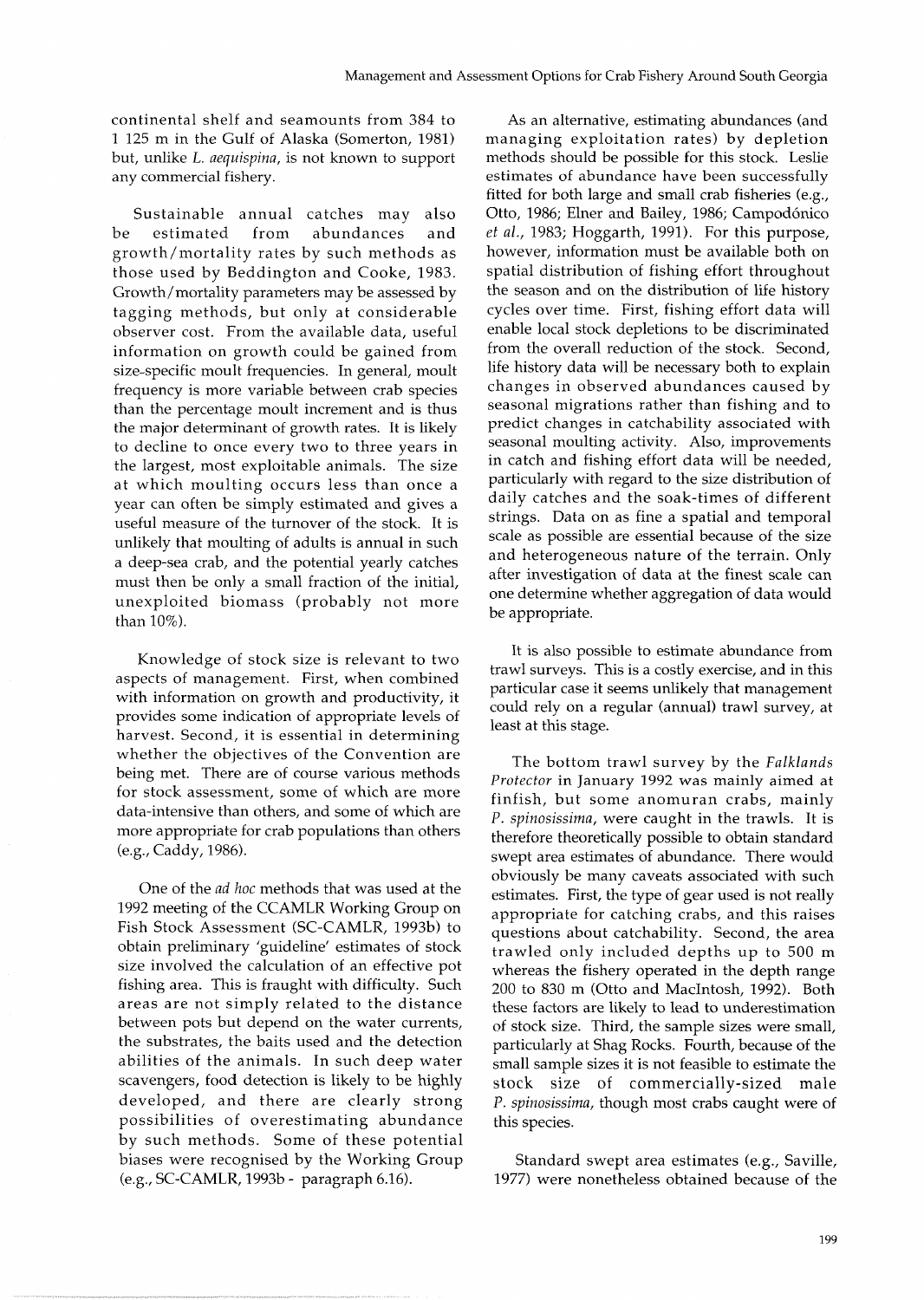paucity of other information on abundance. The estimate of crab stock size in three depth strata (50-150, 150-250 and 250-500 m) is 796 tonnes (CV = 19.5%, 67 stations) at South Georgia. The estimate for Shag Rocks is based on only 13 stations and amounts to 28 tonnes  $(CV = 65.8\%)$ . Unfortunately, information on crabs from other UK bottom trawl surveys is inadequate to obtain comparable indices of abundance for other years.

Although there are many caveats and problems associated with the above estimates, there are also many caveats associated with the estimates presented in SC-CAMLR (1993b). The swept area estimates contrast with the preliminary estimates of potential yield for Subarea 48.3 of 2 210 tonnes or estimates of commercially-sized crabs of between 48 000 and 155 000 tonnes (SC-CAMLR, 1993a). This very large uncertainty only highlights and reiterates the need for a conservative approach.

The methods noted in the proceedings of the CCAMLR Workshop on the Management of the Antarctic Crab Fishery (SC-CAMLR, 1993c) are also available for consideration. Point transect theory methods, in particular trapping webs, may be appropriate for estimating the density of crabs. The 'trapping web' design consists of lines of equal length radiating from a single point and the same number of traps are located on each line at equally spaced intervals. The traps are thus in rings of increasing distance from the centre of the web. The data are the number of captures for each ring of traps. The theory, assumptions and estimation procedures for this method are given in detail in Buckland *et* al. (1993).

## Refuges

Refuge areas (or refugia) that are permanently closed to fishing can be a useful 'safety net' and a useful management tool with potential benefits to the fishery (see 'General Management Options'). It is not difficult to enforce such a regulation: satellite transponders may, for example, be used to ensure that no fishing occurs in the refuges. The main difficulty lies in defining refuge areas, not only in terms of location, but also in terms of number, size and shape. Although design considerations for marine fishery refuges have received relatively little attention, many studies highlight the importance of properly designed refuges (Carr and Reed, 1993; Dugan and Davis, 1993; Tegner, 1993).

With very little information on the life cycle or distribution of a species, random allocation of a refuge area may seem an attractive approach, but may bring a false sense of security. Random allocation may, for example, protect a part of the population which is not particularly productive (for whatever reason), or may define an area which is used as a migration route where animals only spend a very small part of their life cycle. It is unlikely that such a refuge would achieve the desired management objectives.

Basic knowledge of the population dynamics through the whole of the life cycle, as well as information on the spatial distribution and any migratory movements, are necessary for defining refuges. lnformation on oceanographic and habitat characteristics needs to be linked with the species information when determining the location of refuges. The importance of knowledge about larval drift or the lack of larval drift for the definition of refuge areas is highlighted by MacCall (1990) and Carr and Reed (1993).

The location selected for a refuge should include all the habitats used by the various life stages of the stock, particularly including the adult breeding and feeding grounds, ideally in adjacent sites (if this is compatible with the dispersal patterns). Some animals could then be fully protected all their lives, within the reserve areas, and this would provide recruits to the stock outside. The requirement for such an understanding of the spatial aspects of life histories reinforces the need for reporting biological data on as fine a scale as possible.

The most appropriate size for refuges depends basically on the scale of dispersion, with large refuges being appropriate for more wide-ranging stocks and smaller ones for essentially sedentary species, 'reseeding' only the areas near to them. In practical terms, one large refuge would be more easily enforced than several small ones.

Two general points regarding the implementation of refuges were raised in a paper presented at a recent Symposium on Marine Harvest Refugia (Dugan and Davis, 1993). The first point was that the effectiveness of refuges should be evaluated and tested. This implies data collection prior to refuge establishment, as well as continued scientific sampling from the refuges and, of course, continued data collection from the fishery. The other point was that the approach to management using refuges should be experimental. Experimental refuges of different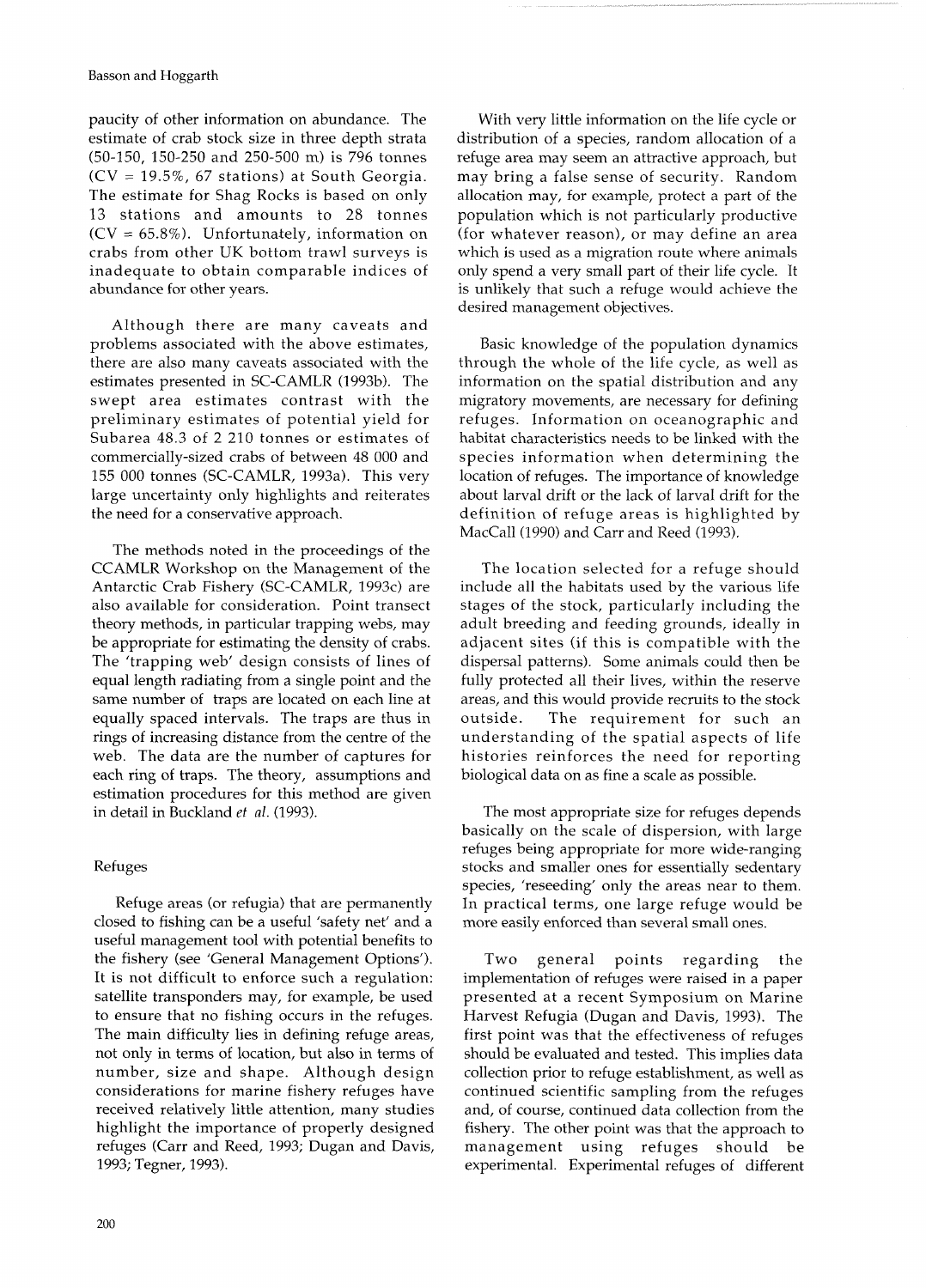shapes and sizes should be established and investigated to address issues such as their efficiency and design.

It is clear that we do not yet know enough about the system under consideration to design a refuge properly. We are, however, in the pleasant situation that there is no immediate, urgent need to establish a refuge to rebuild an over-exploited stock, as has generally been the pattern with the establishment of refuges in other fisheries. There are other management options available and currently in force, and therefore we would not be relying on a refuge alone to meet the objectives of<br>the Convention. It would then not be It would then not be inappropriate to locate a refuge more or less randomly. This may be an excellent opportunity for establishing one or more experimental refuges, but these areas must be sampled regularly, either by scientific surveys, and/or by carefully controlled commercial operations.

# SUMMARY AND CONCLUSIONS

All the main features of the crab fishery for P. *spinosissima* and the objectives of the Convention point to the need for a conservative approach to management. This conservative approach includes the use of catch/effort controls in addition to the 'size-sex-season' controls. Implementation of both sets of controls relies on information on the growth and life-history of P. *spinosissima.* Implementation of the catch/effort controls also requires estimates of stock abundance. It should be possible to estimate abundance using depletion methods which require catch and effort data on appropriate spatial and temporal scales. These data, together with basic biological data (e.g., size, sex, maturity, parasitism) from the retained and discarded parts of the catch, are essential to the implementation of the management approaches identified above. The data requirements are given in more detail in Basson and Beddington (1993).

Consideration should also be given to the establishment of one or more refuges where crabs are not commercially harvested. In addition to the potential advantages for the fishery, such areas are valuable as research or experimental control areas where scientific sampling should be conducted regularly. Careful attention should be given to the design of refuges if they are to be effective management tools. An experimental approach to establishing refuges may be appropriate for this fishery, provided that the overall management plan does not solely rely on the refuges to meet the objectives of the Convention.

Apart from the difficulties due to a lack of data and information on this species, this fishery provides an ideal opportunity for innovative and effective management from its inception. One of the most important aims should be to allow the fishery to develop at a rate that is compatible with, and not faster than, the expansion of the information base available for assessment, monitoring and management. It should be feasible to design a management plan that achieves this goal.

#### ACKNOWLEDGEMENTS

The authors would like to thank Graeme Parkes for providing estimates of abundance from the data of the *Falklands Protector* survey. We would also like to thank three reviewers (W.K. de la Mare, A.M. Kuris and M.J. Fogarty) for useful comments and suggestions on an earlier draft. The inclusion of refuges as a potential management tool in this final version is thanks to suggestions from two of the reviewers.

#### REFERENCES

- Basson, M. 1994. A preliminary investigation of the possible effects of rhizocephalan parasitism on the management of the crab fishery around South Georgia. CCAMLR *Science* (this volume).
- Basson, M. and J.R. Beddington. 1991. CCAMLR: The practical implications of an ecosystem approach. In: Jorgensen-Dahl, A. and W. Streng (Eds). *The Antarctic Treaty System in World Politics.* MacMillan in Association with the Fridtjof Nansen Institute: 475 pp.
- Basson, M. and J.R. Beddington. 1993. Data required for implementation of management options. Document *WS-Crab-93/6*. CCAMLR, Hobart, Australia: 2 pp.
- Beddington, J.R. and J.G. Cooke. 1983. The potential yield of fish stocks. *FAO Fisheries Technical Paper,* 242: 47 pp.
- Buckland, S.T., D.R. Anderson, K.P. Burnham and J.L. Laake. 1993. *Distance Sampling: Estimating Abundance of Biological Populations.* Chapman and Hall, London: 446 pp.